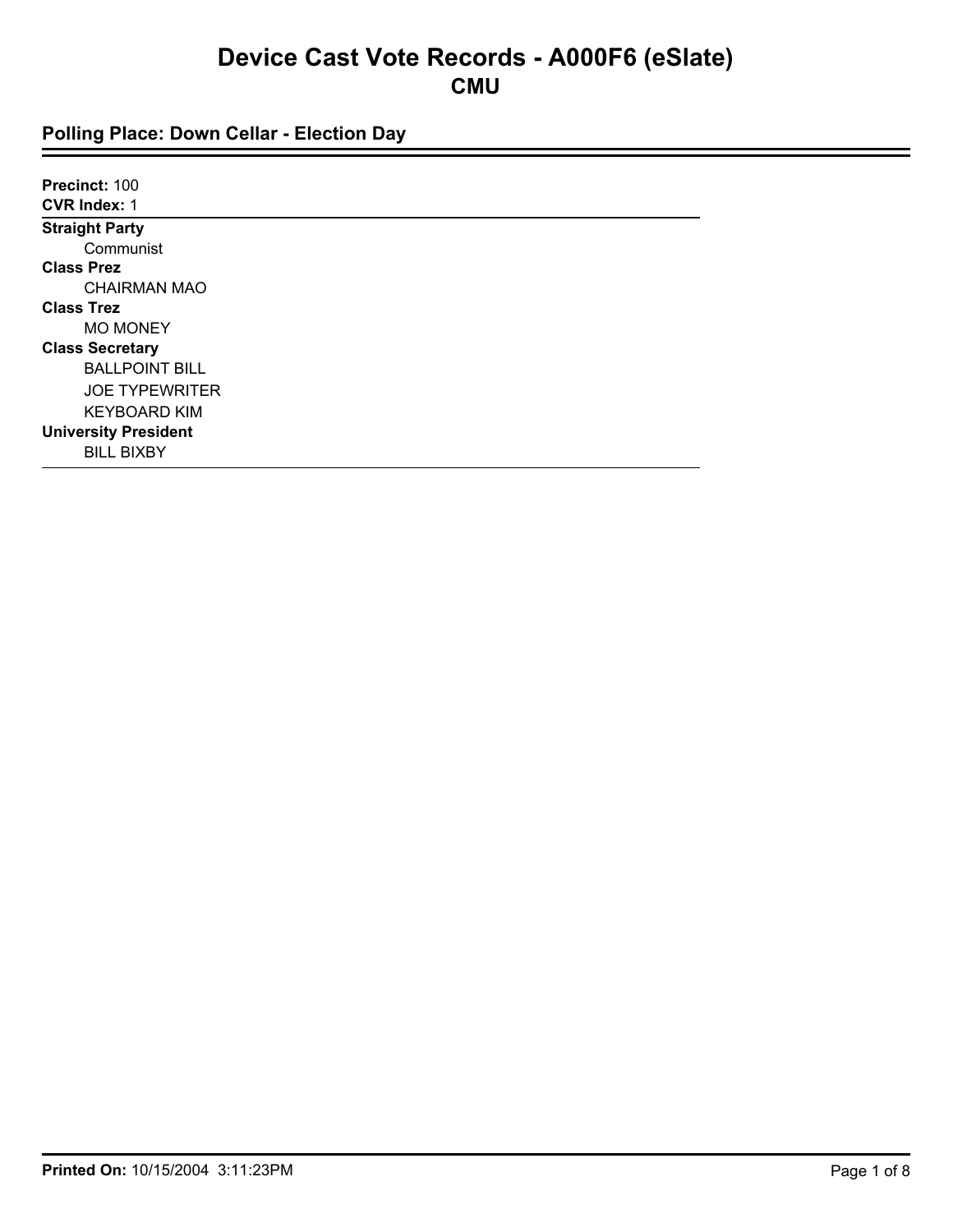| Precinct: 100               |  |
|-----------------------------|--|
| <b>CVR Index: 2</b>         |  |
| <b>Straight Party</b>       |  |
| No Selections               |  |
| <b>Class Prez</b>           |  |
| <b>FRED DERF</b>            |  |
| <b>Class Trez</b>           |  |
| <b>CHRIS CASH</b>           |  |
| <b>Class Secretary</b>      |  |
| <b>BENNY BIC</b>            |  |
| <b>KEYBOARD KIM</b>         |  |
| <b>FINGERPAINTING FRED</b>  |  |
| <b>University President</b> |  |
| <b>BRUCE WAYNE</b>          |  |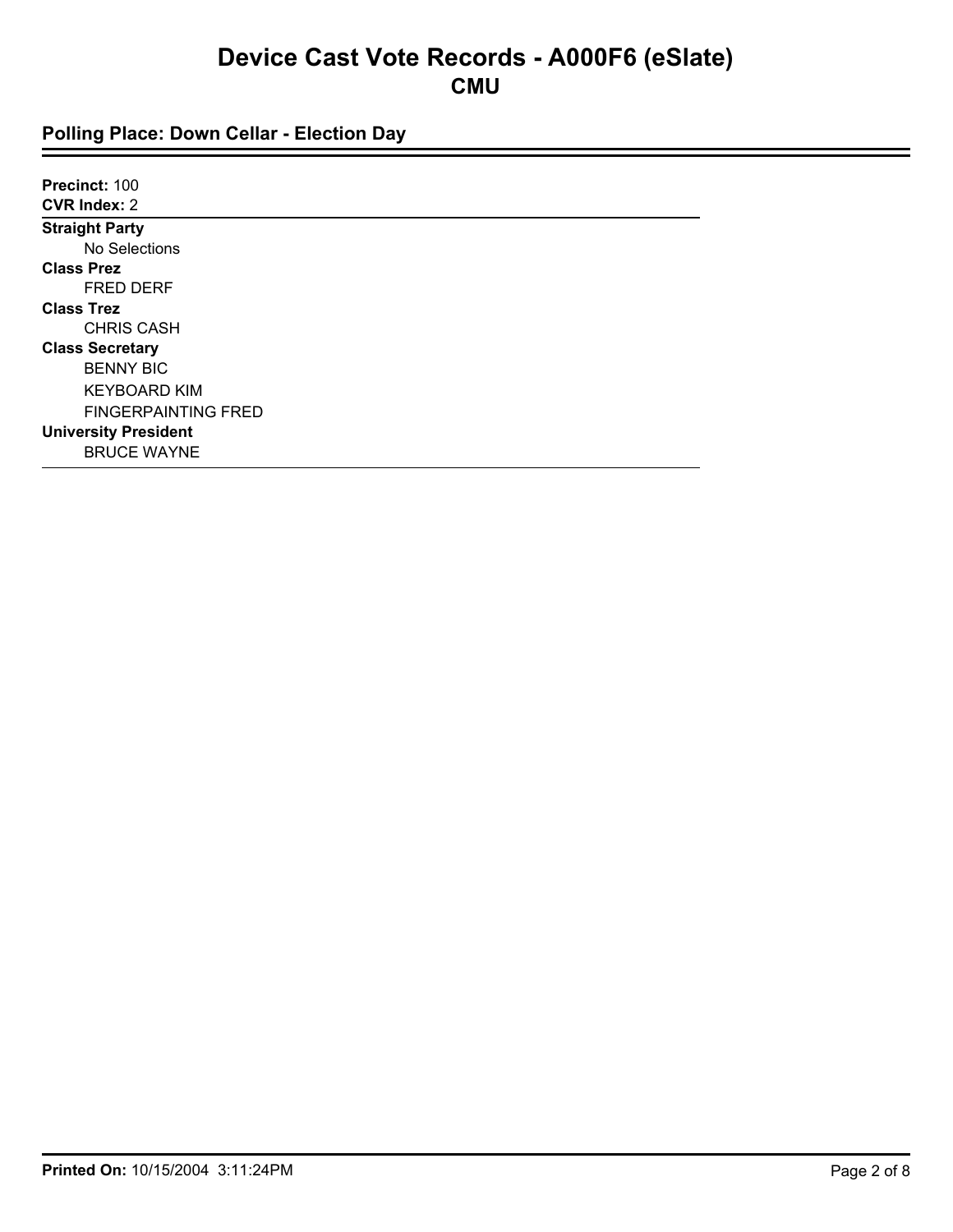| Precinct: 100               |  |
|-----------------------------|--|
| <b>CVR Index: 3</b>         |  |
| <b>Straight Party</b>       |  |
| No Selections               |  |
| <b>Class Prez</b>           |  |
| <b>CHAIRMAN MAO</b>         |  |
| <b>Class Trez</b>           |  |
| <b>CHRIS CASH</b>           |  |
| <b>Class Secretary</b>      |  |
| <b>BALLPOINT BILL</b>       |  |
| No Selections               |  |
| <b>SCRIPT SUZY</b>          |  |
| <b>University President</b> |  |
| <b>BRUCE WAYNE</b>          |  |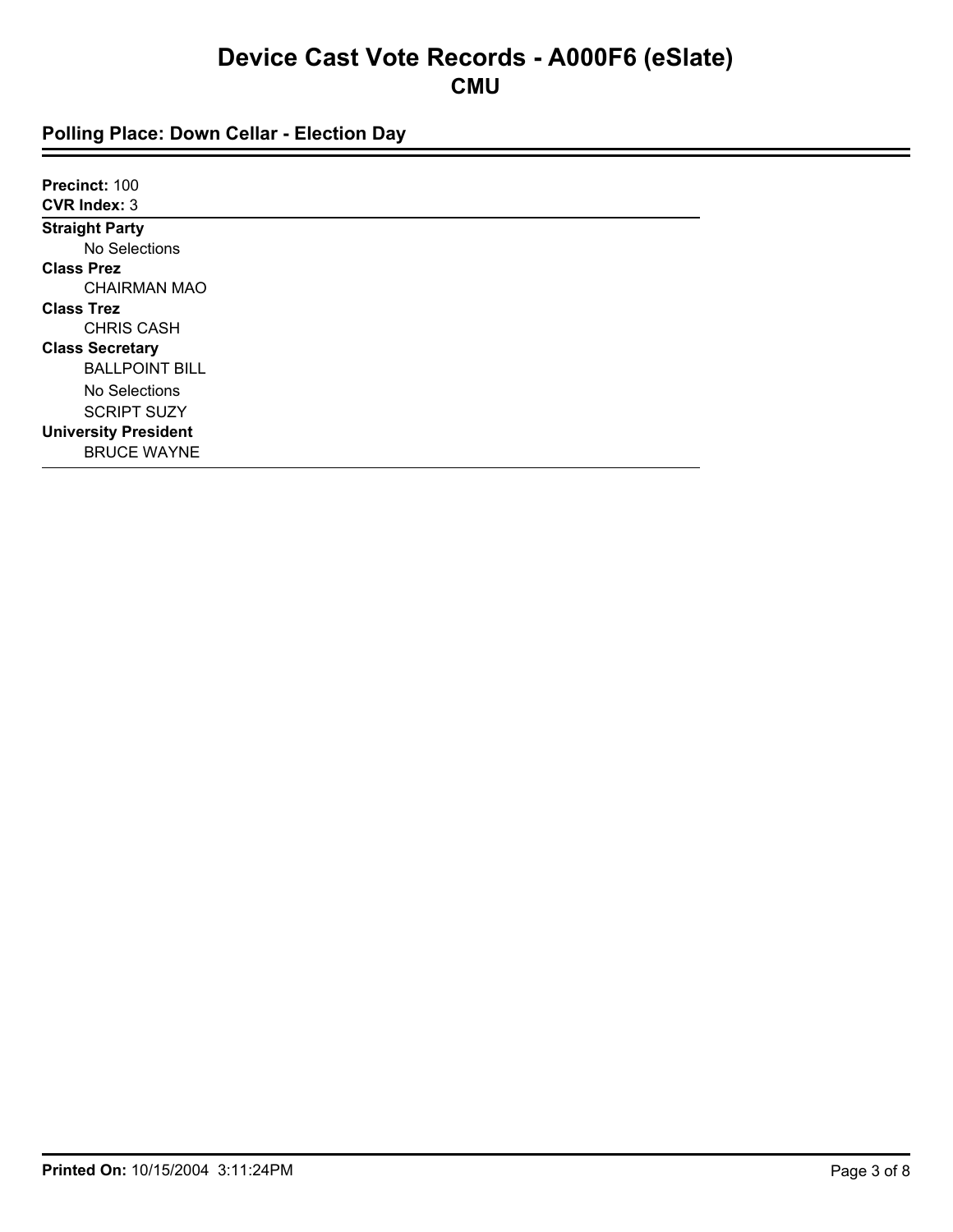| Precinct: 100               |  |
|-----------------------------|--|
| <b>CVR Index: 4</b>         |  |
| <b>Straight Party</b>       |  |
| Republican                  |  |
| <b>Class Prez</b>           |  |
| <b>FRED DERF</b>            |  |
| <b>Class Trez</b>           |  |
| <b>KELLY COINS</b>          |  |
| <b>Class Secretary</b>      |  |
| No Selections               |  |
| No Selections               |  |
| <b>HANDWRITING HANNAH</b>   |  |
| <b>University President</b> |  |
| <b>BILL BIXBY</b>           |  |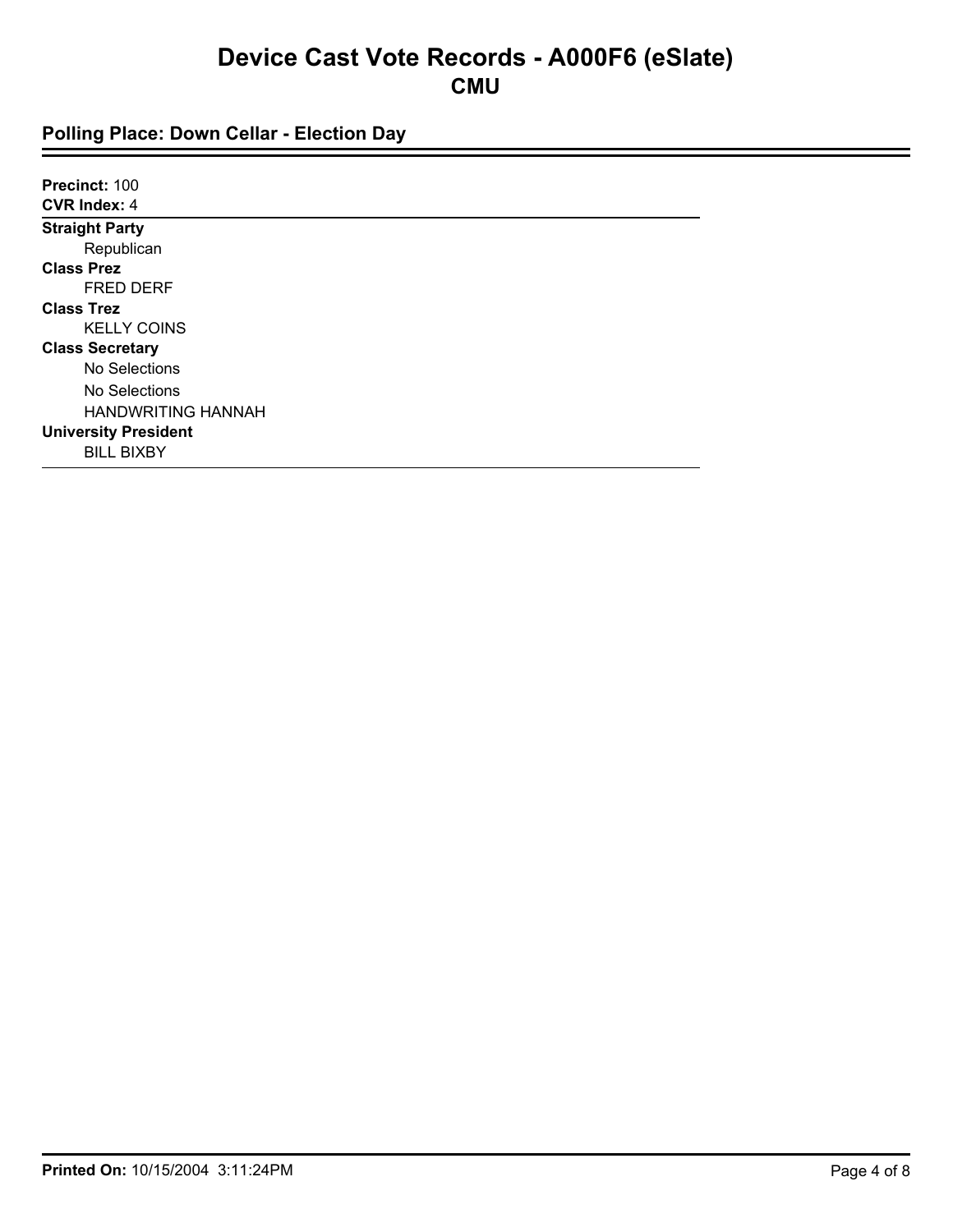| Precinct: 100               |  |
|-----------------------------|--|
| <b>CVR Index: 5</b>         |  |
| <b>Straight Party</b>       |  |
| No Selections               |  |
| <b>Class Prez</b>           |  |
| <b>JOE BLOW</b>             |  |
| <b>Class Trez</b>           |  |
| <b>CHRIS CASH</b>           |  |
| <b>Class Secretary</b>      |  |
| <b>FINGERPAINTING FRED</b>  |  |
| <b>BALLPOINT BILL</b>       |  |
| <b>JOE TYPEWRITER</b>       |  |
| <b>University President</b> |  |
| <b>PETER PARKER</b>         |  |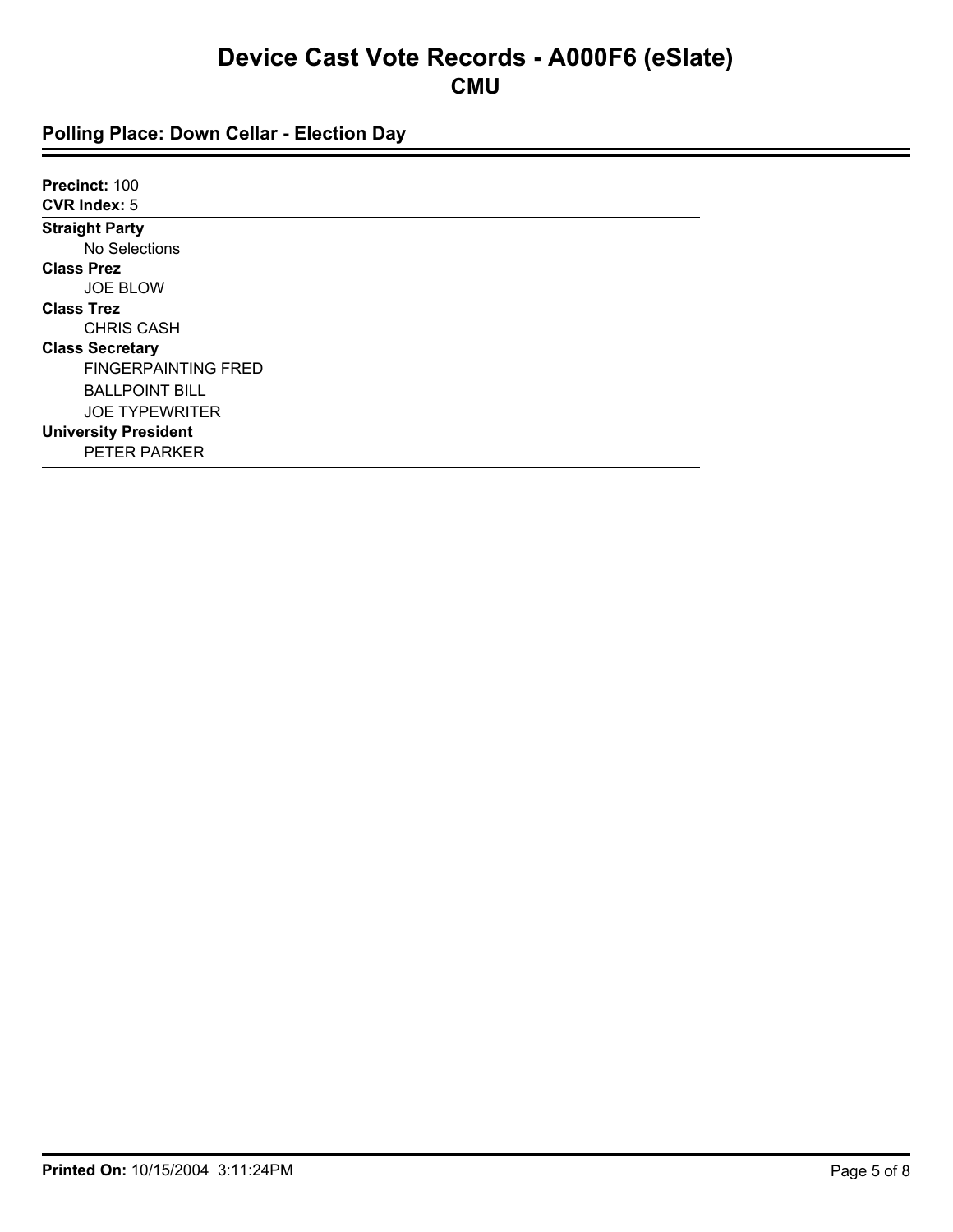| Precinct: 100               |  |
|-----------------------------|--|
| <b>CVR Index: 6</b>         |  |
| <b>Straight Party</b>       |  |
| Republican                  |  |
| <b>Class Prez</b>           |  |
| <b>JOE BLOW</b>             |  |
| <b>Class Trez</b>           |  |
| No Selections               |  |
| <b>Class Secretary</b>      |  |
| No Selections               |  |
| No Selections               |  |
| No Selections               |  |
| <b>University President</b> |  |
| Write-in                    |  |
| <b>GHIJ</b>                 |  |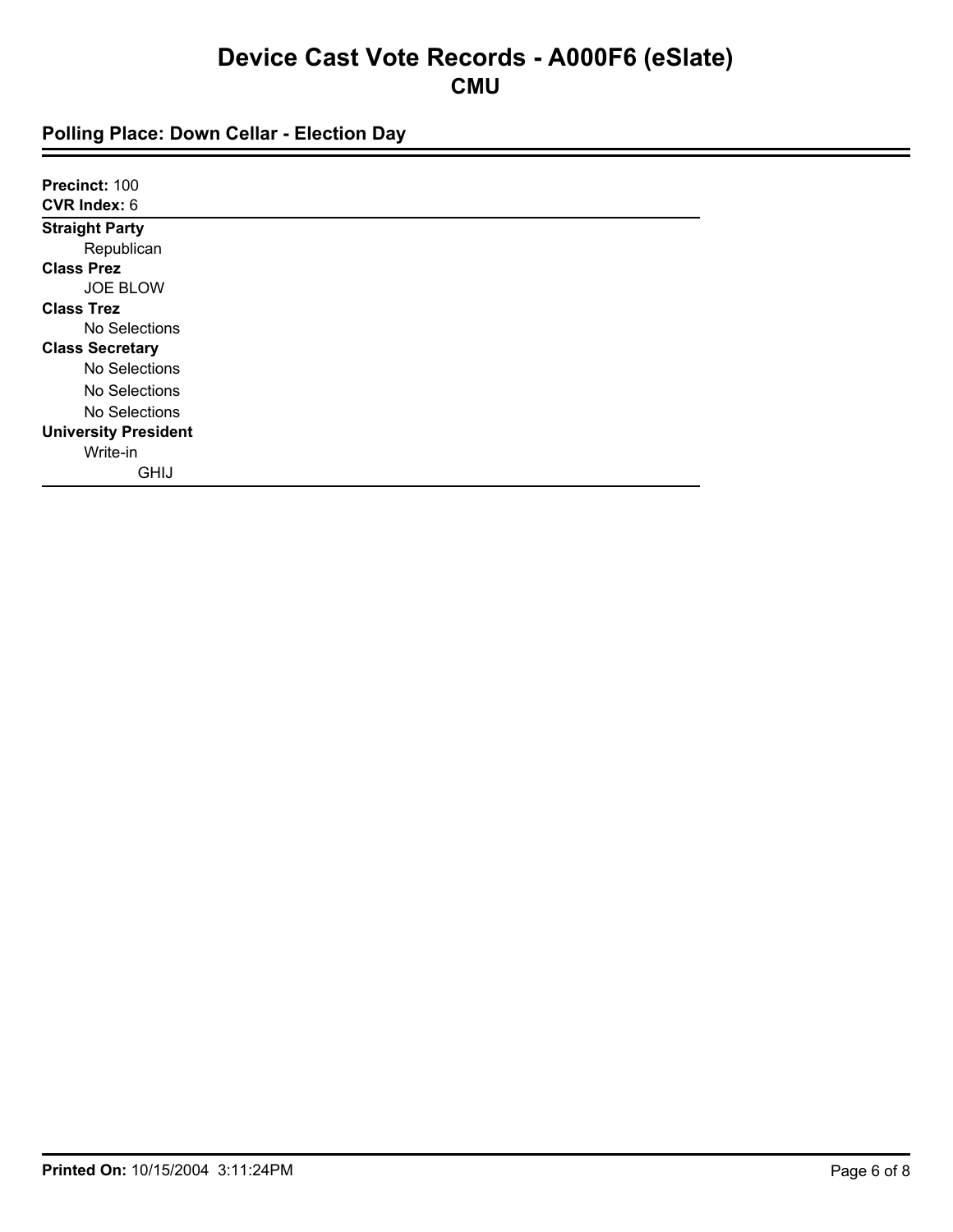| Precinct: 100               |  |  |
|-----------------------------|--|--|
| <b>CVR Index: 7</b>         |  |  |
| <b>Straight Party</b>       |  |  |
| No Selections               |  |  |
| <b>Class Prez</b>           |  |  |
| PARTY BOB                   |  |  |
| <b>Class Trez</b>           |  |  |
| <b>KELLY COINS</b>          |  |  |
| <b>Class Secretary</b>      |  |  |
| <b>KEYBOARD KIM</b>         |  |  |
| QUINCY QUILL                |  |  |
| <b>BALLPOINT BILL</b>       |  |  |
| <b>University President</b> |  |  |
| <b>BRUCE WAYNE</b>          |  |  |